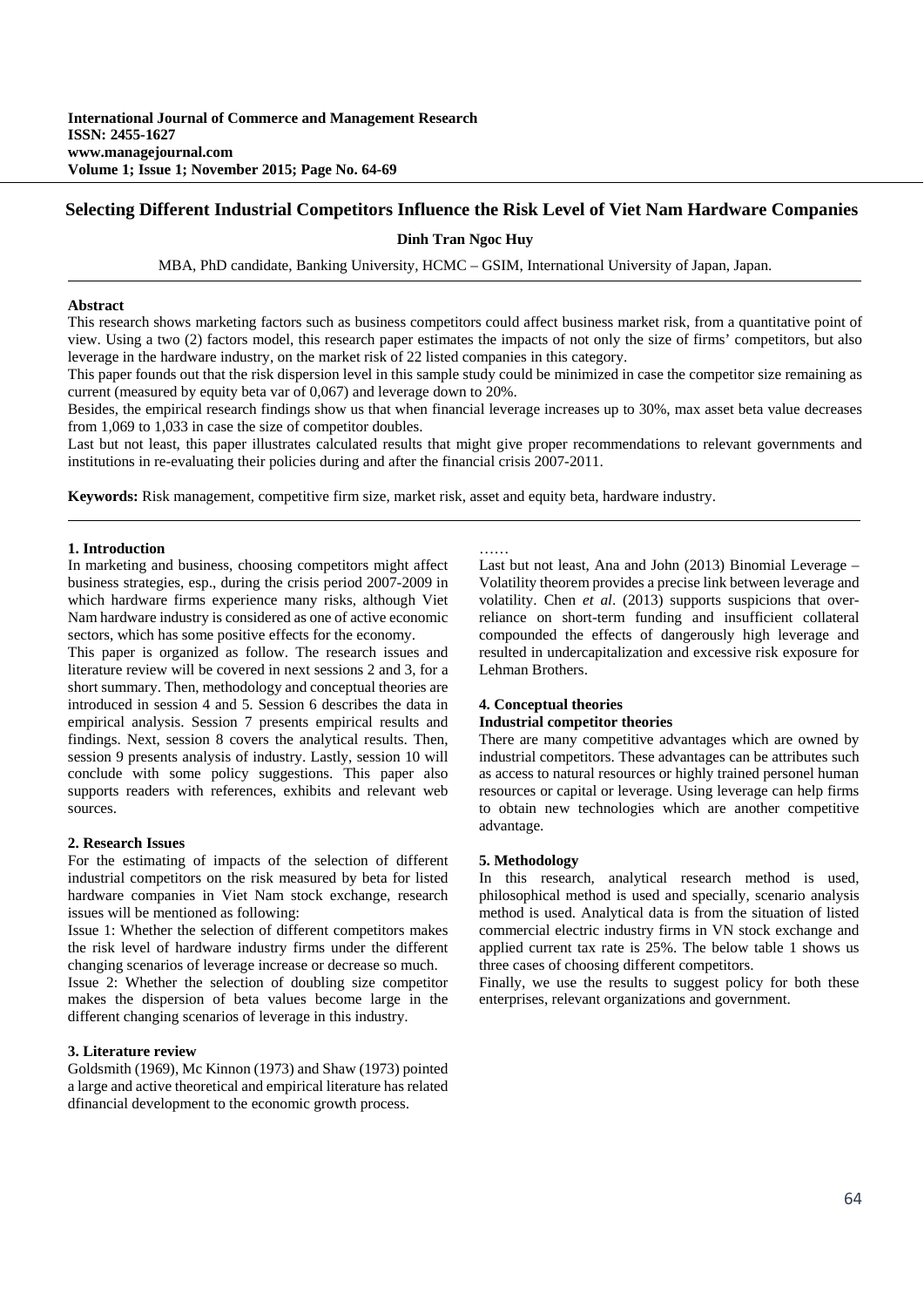| Order No.      | <b>Company Stock code</b> | <b>Competitor size as current</b> | <b>Competitor size slightly smaller</b> | <b>Competitor size double</b> |
|----------------|---------------------------|-----------------------------------|-----------------------------------------|-------------------------------|
|                | <b>CMT</b>                |                                   |                                         |                               |
| $\overline{2}$ | <b>SVT</b>                | TLC as comparable                 | TLC as comparable                       | VIE as comparable             |
| 3              | <b>VIE</b>                | UNI as comparable                 | ONE as comparable                       | LTC as comparable             |
| 4              | <b>HPT</b>                | TST as comparable                 | TST as comparable                       | ITD as comparable             |
| 5              | <b>NIS</b>                | VTC as comparable                 | VTC as comparable                       | ST8 as comparable             |
| 6              | <b>TST</b>                |                                   |                                         |                               |
| 7              | ST <sub>8</sub>           |                                   |                                         |                               |
| 8              | TAG                       |                                   |                                         |                               |
| 9              | POT                       |                                   |                                         |                               |
| 10             | <b>CKV</b>                |                                   |                                         |                               |
| 11             | <b>ONE</b>                | UNI as comparable                 | UNI as comparable                       | TAG as comparable             |
| 12             | <b>PMT</b>                |                                   |                                         |                               |
| 13             | <b>SMT</b>                | PMT as comparable                 | HTP as comparable                       | NIS as comparable             |
| 14             | <b>UNI</b>                |                                   |                                         |                               |
| 15             | <b>TLC</b>                |                                   |                                         |                               |
| 16             | <b>KST</b>                | TLC as comparable                 | VTC as comparable                       | VIE as comparable             |
| 17             | <b>VAT</b>                |                                   |                                         |                               |
| 18             | <b>VTC</b>                |                                   |                                         |                               |
| 19             | <b>ELC</b>                | ITD as comparable                 | ITD as comparable                       | CMG as comparable             |
| 20             | <b>SAM</b>                |                                   |                                         |                               |
| 21             | <b>LTC</b>                |                                   |                                         |                               |
| 22             | <b>ITD</b>                |                                   |                                         |                               |

**Table 1:** Analyzing market risk under three (3) scenarios of changing competitors (*Made by Author*)

# **6. General Data Analysis**

The research sample has total 22 listed firms in the hardware industry market with the live data from the stock exchange.

Firstly, we estimate equity beta values of these firms and use financial leverage to estimate asset beta values of them. Secondly, we change the competitors from what reported in F.S 2011 to those with size doubling and reducing slightly to see the sensitivity of beta values. We found out that in both cases of smaller competitors and double size competitors, asset beta mean values are reduced to 0,334 from 0,343 if the leverage up to 30%. Also in 3 scenarios of different competitors, we find out equity beta mean values are moving in the opposite direction with the leverage. Leverage degree changes definitely has certain effects on asset and equity beta values.

# **7. Empirical Research Findings and Discussion**

In the below section, data used are from total 22 listed hardware industry companies on VN stock exchange (HOSE and HNX mainly). In the scenario 1, current financial leverage degree is kept as in the 2011 financial statements which is used to calculate market risk (beta) whereas competitor size is kept as current, then changed from double size to slightly smaller size. Then, two (2) FL scenarios are changed up to 30% and down to 20%, compared to the current FL degree. In short, the below table 1 shows three scenarios used for analyzing the risk level of these listed firms.

Market risk (beta) under the impact of tax rate, includes: 1) equity beta; and 2) asset beta.

**Table 2:** Analyzing market risk under three (3) scenarios (*Made by Author*)

|                                  | FL as current | $FL$ up 30% | FL down $20\%$ |
|----------------------------------|---------------|-------------|----------------|
| Competitor size as current       |               |             |                |
| Competitor size slightly smaller | Scenario 1    | Scenario 2  | Scenario 3     |
| Competitor size double           |               |             |                |

7.1 Scenario 1: current financial leverage (FL) as in financial reports 2011 and competitor size kept as current, slightly smaller and double

In this case, all beta values of 22 listed firms on VN hardware industry market as following:

| Order |                              |                       | <b>Competitor size as current</b>     |                       | <b>Competitor size slightly</b><br>smaller | <b>Competitor size double</b>         |       |  |
|-------|------------------------------|-----------------------|---------------------------------------|-----------------------|--------------------------------------------|---------------------------------------|-------|--|
| No.   | <b>Company stock</b><br>code | <b>Equity</b><br>beta | Asset beta (assume debt<br>$beta = 0$ | <b>Equity</b><br>beta | Asset beta (assume<br>debt beta $= 0$      | <b>Equity</b><br>(assume debt<br>beta |       |  |
|       | CMT                          | 0.665                 | 0.326                                 | 0.665                 | 0,326                                      | 0.665                                 | 0,326 |  |
|       | <b>SVT</b>                   | 0.860                 | 0.651                                 | 0.860                 | 0.651                                      | 0.212                                 | 0,161 |  |
|       | <b>VIE</b>                   | 0.283                 | 0.054                                 | 0.131                 | 0.025                                      | 0.263                                 | 0,050 |  |
| 4     | <b>HPT</b>                   | 0.238                 | 0.063                                 | 0,238                 | 0.063                                      | 0.113                                 | 0,030 |  |
|       | NIS                          | 0.347                 | 0.165                                 | 0.347                 | 0.165                                      | 0,487                                 | 0,231 |  |
| 6     | <u>TST</u>                   | 0.739                 | 0.236                                 | 0.739                 | 0,236                                      | 0.739                                 | 0,236 |  |
|       | ST <sub>8</sub>              | 0.891                 | 0,682                                 | 0,891                 | 0,682                                      | 0.891                                 | 0,682 |  |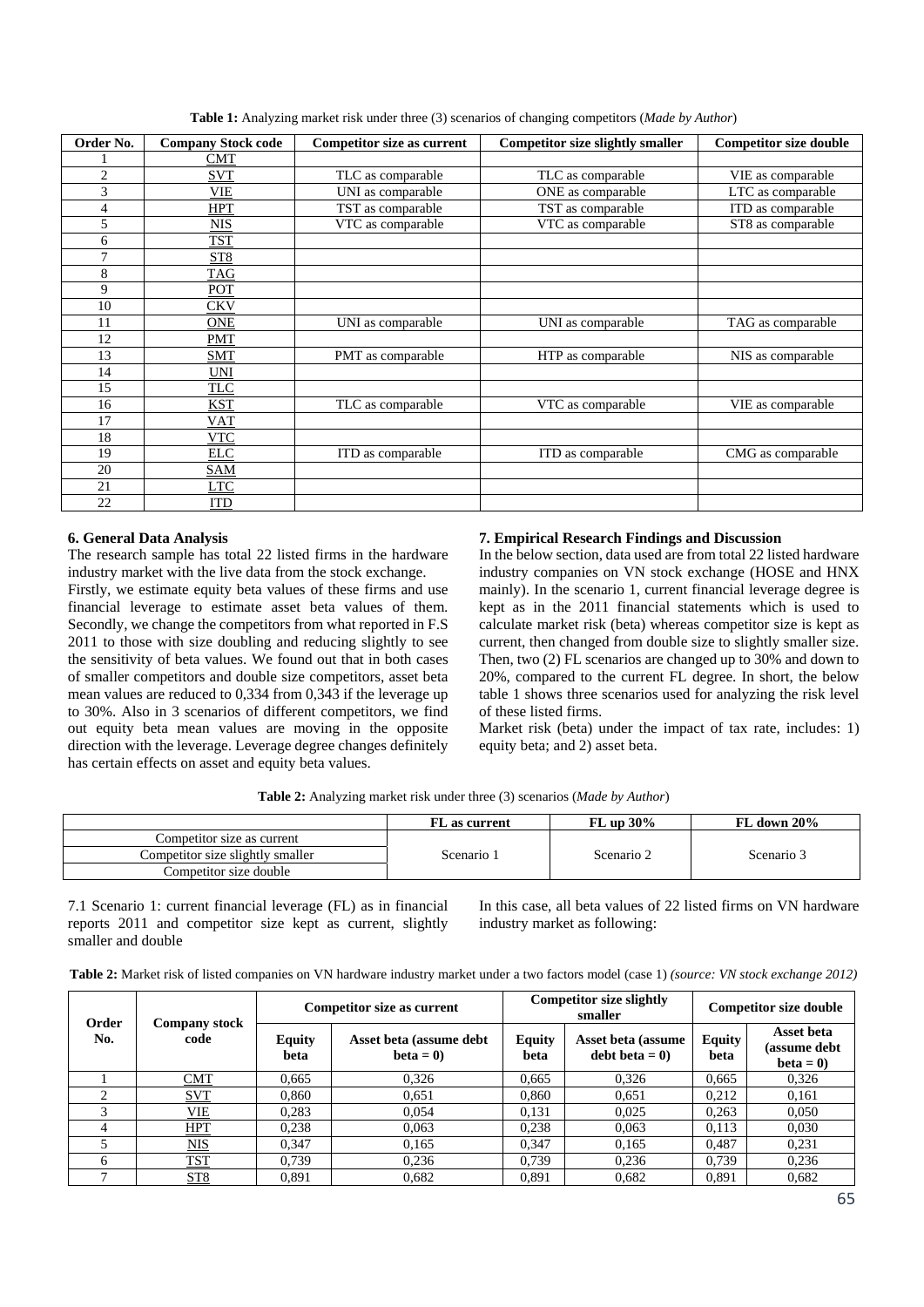| 8  | <b>TAG</b> | 0,632 | 0,411 | 0,632 | 0,411 | 0,632 | 0,411 |
|----|------------|-------|-------|-------|-------|-------|-------|
| 9  | POT        | 1.046 | 0,533 | 1,046 | 0,533 | 1,046 | 0,533 |
| 10 | <b>CKV</b> | 0.604 | 0,221 | 0,604 | 0,221 | 0.604 | 0,221 |
| 11 | <b>ONE</b> | 0,551 | 0,217 | 0.551 | 0,217 | 0.294 | 0,116 |
| 12 | <b>PMT</b> | 1,234 | 1,056 | 1,191 | 1,019 | 1,191 | 1,019 |
| 13 | <b>SMT</b> | 0,934 | 0,654 | 0,826 | 0,578 | 0,369 | 0,258 |
| 14 | UNI        | 1,186 | 0,732 | 1,186 | 0,732 | 1,186 | 0,732 |
| 15 | <b>TLC</b> | 1,066 | 0,770 | 1,066 | 0,770 | 1,066 | 0,770 |
| 16 | <b>KST</b> | 0.679 | 0,386 | 0.405 | 0,230 | 0,168 | 0,095 |
| 17 | <b>VAT</b> | 1,028 | 0,485 | 1,168 | 0,551 | 1,168 | 0,551 |
| 18 | <b>VTC</b> | 0,635 | 0,431 | 0,635 | 0,431 | 0,635 | 0,431 |
| 19 | <b>ELC</b> | 0.200 | 0,100 | 0,200 | 0,100 | 0,542 | 0,271 |
| 20 | SAM        | 1,191 | 1.069 | 1,191 | 1,069 | 1,191 | 1,069 |
| 21 | <u>LTC</u> | 1,102 | 0,329 | 1,102 | 0,329 | 1,102 | 0,329 |
| 22 | <b>ITD</b> | 0,351 | 0,132 | 0.351 | 0,132 | 0.351 | 0,132 |

7.2. Scenario 2: financial leverage increases up to 30% and competitor size kept as current, slightly smaller and double

If leverage increases up to 30%, all beta values of total 22 listed firms on VN hardware industry market as below:

| <b>Table 3:</b> Market risks of listed hardware industry firms under a two factors model (case 2) (source: VN stock exchange 2012) |  |  |  |  |
|------------------------------------------------------------------------------------------------------------------------------------|--|--|--|--|
|------------------------------------------------------------------------------------------------------------------------------------|--|--|--|--|

|                |                              |                       | Competitor size as current            |                       | <b>Competitor size slightly smaller</b> |                       | <b>Competitor size double</b>            |
|----------------|------------------------------|-----------------------|---------------------------------------|-----------------------|-----------------------------------------|-----------------------|------------------------------------------|
| Order<br>No.   | <b>Company stock</b><br>code | <b>Equity</b><br>beta | Asset beta (assume debt<br>$beta = 0$ | <b>Equity</b><br>beta | Asset beta (assume<br>debt beta $= 0$ ) | <b>Equity</b><br>beta | Asset beta<br>(assume debt<br>$beta = 0$ |
|                | CMT                          | 0.665                 | 0,224                                 | 0.665                 | 0,224                                   | 0.665                 | 0,224                                    |
| $\overline{2}$ | <b>SVT</b>                   | 0,792                 | 0,543                                 | 0,792                 | 0,543                                   | $-0.059$              | $-0,040$                                 |
| 3              | <b>VIE</b>                   | $-0.085$              | 0,004                                 | $-0.022$              | 0.001                                   | $-0.079$              | 0,004                                    |
| 4              | <b>HPT</b>                   | 0.041                 | 0,002                                 | 0,041                 | 0,002                                   | 0,019                 | 0,001                                    |
| 5              | <b>NIS</b>                   | 0,243                 | 0,077                                 | 0,243                 | 0,077                                   | 0,341                 | 0,108                                    |
| 6              | <b>TST</b>                   | 0,739                 | 0,085                                 | 0,739                 | 0,085                                   | 0,739                 | 0,085                                    |
| $\overline{7}$ | ST <sub>8</sub>              | 0,891                 | 0,619                                 | 0,891                 | 0,619                                   | 0,891                 | 0,619                                    |
| 8              | TAG                          | 0.632                 | 0,345                                 | 0,632                 | 0,345                                   | 0,632                 | 0,345                                    |
| 9              | POT                          | 1,046                 | 0,379                                 | 1,046                 | 0,379                                   | 1,046                 | 0,379                                    |
| 10             | CKV                          | 0,604                 | 0,106                                 | 0,604                 | 0,106                                   | 0,604                 | 0,106                                    |
| 11             | <b>ONE</b>                   | 0,314                 | 0,067                                 | 0,314                 | 0,067                                   | 0.167                 | 0,036                                    |
| 12             | PMT                          | 1,234                 | 1,003                                 | 1,191                 | 0,967                                   | 1,191                 | 0,967                                    |
| 13             | <b>SMT</b>                   | 0,835                 | 0,509                                 | 0,738                 | 0,450                                   | 0,230                 | 0,141                                    |
| 14             | UNI                          | 1,186                 | 0,596                                 | 1,186                 | 0,596                                   | 1,186                 | 0,596                                    |
| 15             | <b>TLC</b>                   | 1,066                 | 0,681                                 | 1,066                 | 0,681                                   | 1,066                 | 0,681                                    |
| 16             | <b>KST</b>                   | 0,544                 | 0,239                                 | 0,324                 | 0,142                                   | $-0,040$              | $-0,018$                                 |
| 17             | VAT                          | 1,028                 | 0,323                                 | 1,168                 | 0,366                                   | 1,168                 | 0,366                                    |
| 18             | <b>VTC</b>                   | 0,635                 | 0,369                                 | 0,635                 | 0,369                                   | 0.635                 | 0,369                                    |
| 19             | <b>ELC</b>                   | 0,147                 | 0,051                                 | 0,147                 | 0,051                                   | 0,397                 | 0,139                                    |
| 20             | SAM                          | 1,191                 | 1,033                                 | 1,191                 | 1,033                                   | 1,191                 | 1,033                                    |
| 21             | <b>LTC</b>                   | 1,102                 | 0,097                                 | 1,102                 | 0,097                                   | 1,102                 | 0,097                                    |
| 22             | <b>ITD</b>                   | 0,351                 | 0,066                                 | 0,351                 | 0,066                                   | 0,351                 | 0,066                                    |

7.3. Scenario 3: leverage decreases down to 20% and competitor size kept as current, slightly smaller and double If leverage decreases down to 20%, all beta values of total 22

listed firms on the hardware industry market in VN as following:

**Table 4:** Market risk of listed hardware industry firms under a two factors model (case 3) *(source: VN stock exchange 2012)*

|              |                              |                       | <b>Competitor size as current</b>     |                       | <b>Competitor size slightly smaller</b> | <b>Competitor size double</b> |                                          |  |
|--------------|------------------------------|-----------------------|---------------------------------------|-----------------------|-----------------------------------------|-------------------------------|------------------------------------------|--|
| Order<br>No. | <b>Company stock</b><br>code | <b>Equity</b><br>beta | Asset beta (assume debt<br>$beta = 0$ | <b>Equity</b><br>beta | Asset beta (assume<br>$debt beta = 0$   | Equity<br>beta                | Asset beta<br>(assume debt<br>$beta = 0$ |  |
|              | CMT                          | 0.665                 | 0.394                                 | 0.665                 | 0.394                                   | 0.665                         | 0,394                                    |  |
|              | <b>SVT</b>                   | 0.903                 | 0.728                                 | 0.903                 | 0.728                                   | 0.392                         | 0,316                                    |  |
|              | VIE                          | 0.498                 | 0.176                                 | 0.292                 | 0.103                                   | 0.463                         | 0,163                                    |  |
|              | HPT                          | 0,356                 | 0.146                                 | 0,356                 | 0.146                                   | 0,169                         | 0.069                                    |  |
|              | MIS                          | 0.411                 | 0,238                                 | 0.411                 | 0,238                                   | 0.577                         | 0,335                                    |  |
| 6            | <b>TST</b>                   | 0.739                 | 0,337                                 | 0.739                 | 0,337                                   | 0.739                         | 0,337                                    |  |
|              | ST8                          | 0.891                 | 0.724                                 | 0,891                 | 0.724                                   | 0,891                         | 0,724                                    |  |
| 8            | <b>TAG</b>                   | 0,632                 | 0,455                                 | 0,632                 | 0,455                                   | 0,632                         | 0,455                                    |  |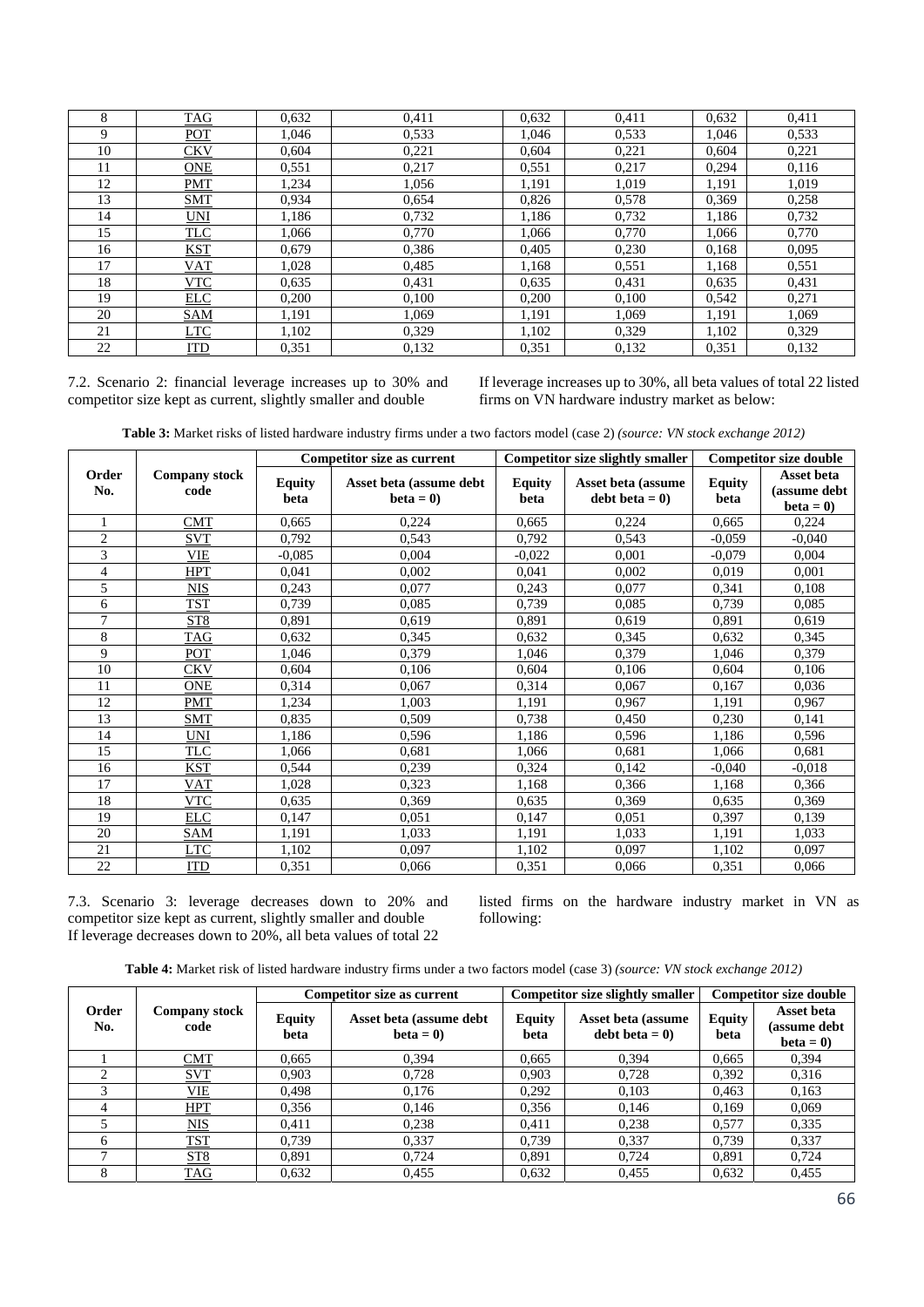| Q  | POT        | 1.046 | 0,636 | 1.046 | 0.636 | 1,046 | 0,636 |
|----|------------|-------|-------|-------|-------|-------|-------|
| 10 | <b>CKV</b> | 0,604 | 0,297 | 0,604 | 0,297 | 0,604 | 0,297 |
| 11 | <b>ONE</b> | 0.695 | 0,358 | 0,695 | 0,358 | 0,371 | 0,191 |
| 12 | <b>PMT</b> | .234  | 1,092 | 1,191 | 1,054 | 1,191 | 1,054 |
| 13 | <b>SMT</b> | 0.998 | 0.759 | 0,882 | 0,671 | 0,467 | 0,355 |
| 14 | <b>UNI</b> | 1,186 | 0,823 | 1,186 | 0,823 | 1,186 | 0,823 |
| 15 | <b>TLC</b> | 1.066 | 0,829 | 1,066 | 0,829 | 1,066 | 0,829 |
| 16 | <b>KST</b> | 0.764 | 0.500 | 0,455 | 0,298 | 0,332 | 0.217 |
| 17 | <b>VAT</b> | 1,028 | 0,594 | 1,168 | 0,675 | 1,168 | 0,675 |
| 18 | VTC        | 0,635 | 0.471 | 0,635 | 0,471 | 0,635 | 0,471 |
| 19 | <b>ELC</b> | 0.234 | 0,140 | 0,234 | 0.140 | 0,633 | 0,380 |
| 20 | <b>SAM</b> | 1,191 | 1.094 | 1,191 | 1.094 | 1,191 | 1,094 |
| 21 | <b>LTC</b> | 1,102 | 0.483 | 1,102 | 0,483 | 1,102 | 0,483 |
| 22 | <u>ITD</u> | 0.351 | 0,175 | 0,351 | 0,175 | 0,351 | 0,175 |

All three above tables and data show that values of equity and asset beta in the case of increasing leverage up to 30% or decreasing leverage degree down to 20% have certain fluctuation.

## **8. Comparing statistical results in 3 scenarios of changing leverage**

|  | <b>Table 5:</b> Statistical results (FL in case 1) (source: VN stock exchange 2012) |  |  |  |  |  |
|--|-------------------------------------------------------------------------------------|--|--|--|--|--|
|  |                                                                                     |  |  |  |  |  |

|                  |        | <b>Competitor size as current</b> |               |                              | <b>Competitor size slightly</b><br>smaller |               | <b>Competitor size double</b> |                    |               |
|------------------|--------|-----------------------------------|---------------|------------------------------|--------------------------------------------|---------------|-------------------------------|--------------------|---------------|
| <b>Statistic</b> | Equity | Asset beta (assume                | <b>Differ</b> | Equity<br>Asset beta (assume |                                            | <b>Differ</b> | <b>Equity</b>                 | Asset beta (assume | <b>Differ</b> |
| results          | beta   | $\text{debt} \text{ beta} = 0$    | ence          | beta                         | debt beta $= 0$                            | ence          | beta                          | $debt beta = 0$    | ence          |
| <b>MAX</b>       | .234   | . 069                             | 0.165         | 1.191                        | 1.069                                      | 0.122         | 1.191                         | .069               | 0,122         |
| <b>MIN</b>       | 0.200  | 0.054                             | 0.147         | 0.131                        | 0.025                                      | 0.106         | 0.113                         | 0.030              | 0,083         |
| <b>MEAN</b>      | 0.748  | 0.441                             | 0.307         | 0.728                        | 0.430                                      | 0.298         | 0.678                         | 0.393              | 0,285         |
| <b>VAR</b>       | 0.1085 | 0,0893                            | 0,019         | 0.1226                       | 0.0894                                     | 0.033         | 0,1392                        | 0.0903             | 0,049         |

**Note:** Sample size: 22 firms

### **Table 6:** Statistical results (FL in case 2) *(source: VN stock exchange 2012)*

|                  | <b>Competitor size as current</b> |                                |               |          | Competitor size slightly<br>smaller |               | <b>Competitor size double</b>       |                 |               |
|------------------|-----------------------------------|--------------------------------|---------------|----------|-------------------------------------|---------------|-------------------------------------|-----------------|---------------|
| <b>Statistic</b> | Equity                            | Asset beta (assume             | <b>Differ</b> | Equity   | Asset beta (assume                  | <b>Differ</b> | <b>Equity</b><br>Asset beta (assume |                 | <b>Differ</b> |
| results          | beta                              | $\text{debt} \text{ beta} = 0$ | ence          | beta     | $debt beta = 0$                     | ence          | beta                                | debt beta $= 0$ | ence          |
| <b>MAX</b>       | .234                              | 1.033                          | 0.201         | 1.191    | 1.033                               | 0.158         | 1.191                               | 1.033           | 0,158         |
| <b>MIN</b>       | $-0.085$                          | 0.002                          | $-0.087$      | $-0.022$ | 0.001                               | $-0.024$      | $-0.079$                            | $-0.040$        | $-0.039$      |
| <b>MEAN</b>      | 0.691                             | 0.337                          | 0.354         | 0.684    | 0.330                               | 0,353         | 0.611                               | 0.287           | 0.325         |
| <b>VAR</b>       | 0.1538                            | 0,0945                         | 0.059         | 0,1570   | 0.0929                              | 0,064         | 0,2036                              | 0.0985          | 0.105         |

**Note:** Sample size: 22 firms

| <b>Table 7:</b> Statistical results (FL in case 3) (source: VN stock exchange 2012) |  |  |  |
|-------------------------------------------------------------------------------------|--|--|--|
|-------------------------------------------------------------------------------------|--|--|--|

|                  |        | <b>Competitor size as current</b> |               | <b>Competitor size slightly</b><br>smaller |                    |               | <b>Competitor size double</b> |                    |               |
|------------------|--------|-----------------------------------|---------------|--------------------------------------------|--------------------|---------------|-------------------------------|--------------------|---------------|
| <b>Statistic</b> | Equity | Asset beta (assume                | <b>Differ</b> | Equity                                     | Asset beta (assume | <b>Differ</b> | Equity                        | Asset beta (assume | <b>Differ</b> |
| results          | beta   | $\text{debt} \text{ beta} = 0$    | ence          | beta                                       | $debt beta = 0$    | ence          | beta                          | debt beta $= 0$    | ence          |
| <b>MAX</b>       | .234   | 1,094                             | 0.141         | 0.665                                      | 0.759              | $-0.093$      | 1.191                         | .094               | 0,097         |
| <b>MIN</b>       | 0.234  | 0.140                             | 0.094         | 0.234                                      | 0,103              | 0,131         | 0.234                         | 0,103              | 0,131         |
| <b>MEAN</b>      | 0.783  | 0.520                             | 0.263         | 0.759                                      | 0.506              | 0.253         | 0.759                         | 0,506              | 0,253         |
| <b>VAR</b>       | 0.0908 | 0.0828                            | 0,008         | 0,1036                                     | 0.0847             | 0,019         | 0.1036                        | 0,0847             | 0.019         |

**Note:** Sample size: 22 firms

Based on the calculated results, we find out:

First of all, if competitor size is kept as current, both max and min values of asset beta vary in 3 cases (max values decreasing to 1,033 and increasing to 1,094 when leverage up 30% and down 20%). Secondly, if competitor size is chosen with total asset doubling, max and min values of asset beta vary in all 3 scenarios. Thirdly, if competitor is chosen with total asset slightly smaller, there is tiny change in min values of equity and asset beta in the case of leverage down 20% (for example, min asset beta increasing to 0,103 from 0,030).

Additionally, the below chart 1 shows us: in the case of doubling competitor size, the risk is less dispersed in case Fl down 20%. Especially, if leverage down to 20%, equity beta var is at 0,084 (equity beta var is minimum in case Fl down 20% and approximate size competitors). On the contrary, in the case of doubling size competitors, if leverage up to 30%, equity beta var increases to 0,210.

Last but not least, from chart 2, we could note that in the case of slightly smaller size competitors, keeping the current leverage degree, asset beta mean value reduces to 0,436 from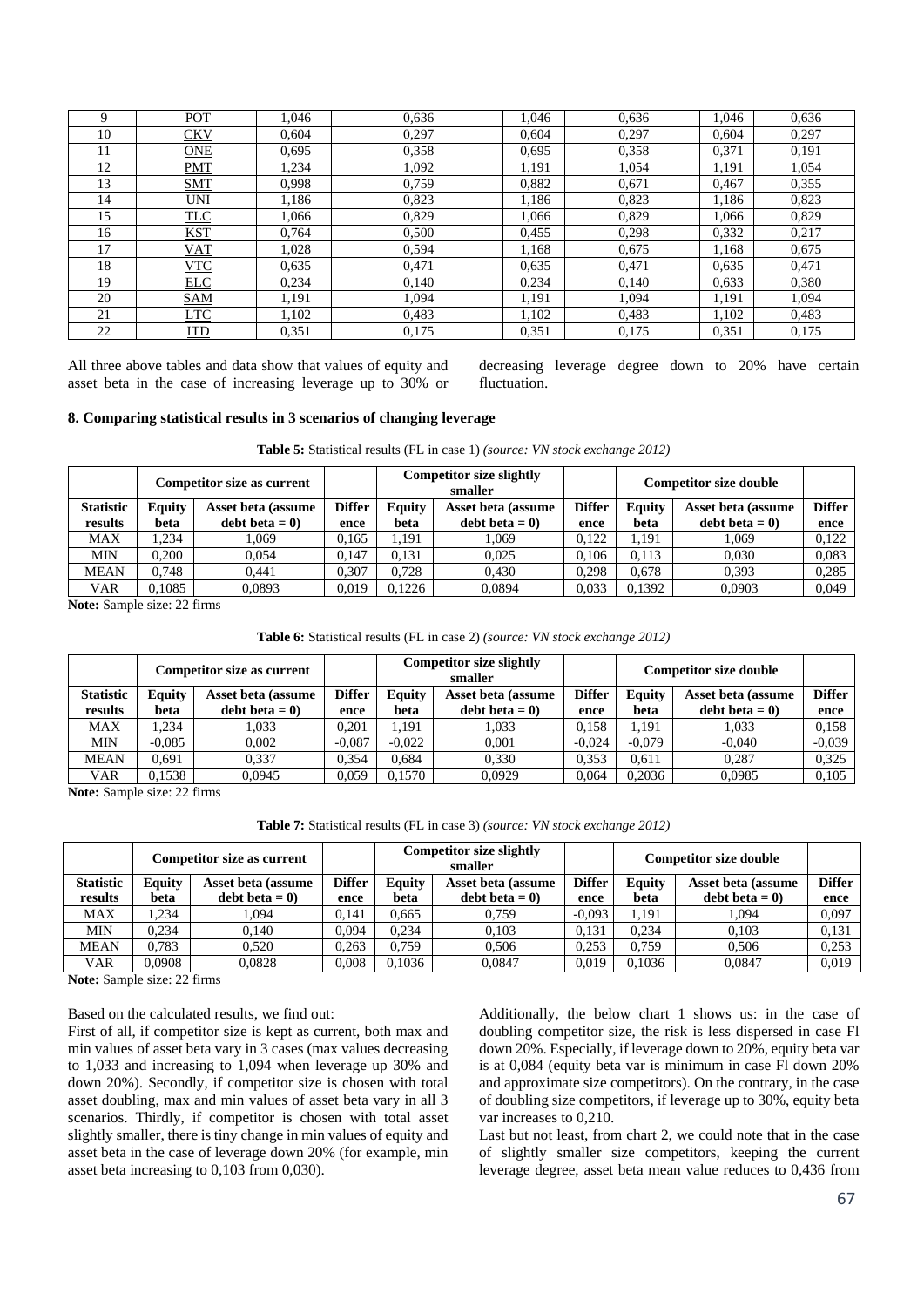0,448 (approximate size competitors). On the other hand, in the case of doubling size competitors, asset beta mean value goes down to 0,381.



**Chart 1:** Comparing statistical results of equity beta var and mean in three (3) scenarios of changing FL and competitor size *(source: VN stock exchange 2012)* 



**Chart 2:** Comparing statistical results of asset beta var and mean in three (3) scenarios of changing FL and competitor size *(source: VN stock exchange 2012)*

## **Exhibit**



**Exhibit 1:** VNI Index and other stock market index during crisis 2006-2010 *(source: global stock exchange 2012)*

| <b>Exhibit 2:</b> Inflation, GDP growth and macroeconomics factors |  |  |  |  |
|--------------------------------------------------------------------|--|--|--|--|
| (source: Viet Nam commercial banks and economic statistical        |  |  |  |  |
| bureau)                                                            |  |  |  |  |

| Year | <b>Inflation</b>     | <b>GDP</b> | <b>USD/VND</b> |  |  |
|------|----------------------|------------|----------------|--|--|
|      |                      |            | rate           |  |  |
| 2011 | 18%                  | 5,89%      | 20.670         |  |  |
| 2010 | 11,75% (Estimated at | 6,5%       | 19.495         |  |  |
|      | Dec 2010)            | (expected) |                |  |  |
| 2009 | 6,88%                | 5,2%       | 17.000         |  |  |
| 2008 | 22%                  | 6,23%      | 17.700         |  |  |
| 2007 | 12,63%               | 8,44%      | 16.132         |  |  |
| 2006 | 6,6%                 | 8,17%      |                |  |  |
| 2005 | 8.4%                 |            |                |  |  |
| Note | approximately        |            |                |  |  |

**Exhibit 3:** Financial leverage degree of listed hardware firms in three (3) scenarios with different competitors *(source: Viet Nam commercial banks and economic statistical bureau)*

| Order<br>No.   | Company<br><b>Stock code</b> | FL as<br>current | FL up<br>30% | FL<br>down<br>20% |
|----------------|------------------------------|------------------|--------------|-------------------|
| 1              | CMT                          | 51,1%            | 66,4%        | 40,9%             |
| $\overline{c}$ | <b>SVT</b>                   | 24,2%            | 31,5%        | 19,4%             |
| 3              | VIE                          | 81,0%            | 105,3%       | 64,8%             |
| $\overline{4}$ | HPT                          | 73,7%            | 95,8%        | 59,0%             |
| 5              | <u>NIS</u>                   | 52,5%            | 68,3%        | 42,0%             |
| 6              | TST                          | 68,1%            | 88,5%        | 54,5%             |
| 7              | ST8                          | 23,5%            | 30,5%        | 18,8%             |
| 8              | TAG                          | 35,0%            | 45,5%        | 28,0%             |
| 9              | <b>POT</b>                   | 49,0%            | 63,7%        | 39,2%             |
| 10             | CKV                          | 63,5%            | 82,5%        | 50,8%             |
| 11             | <u>ONE</u>                   | 60,6%            | 78,8%        | 48,5%             |
| 12             | <b>PMT</b>                   | 14,4%            | 18,8%        | 11,6%             |
| 13             | ${\rm SMT}$                  | 30,0%            | 39,0%        | 24,0%             |
| 14             | UNI                          | 38,3%            | 49,7%        | 30,6%             |
| 15             | TLC                          | 27,8%            | 36,1%        | 22,2%             |
| 16             | KST                          | 43,1%            | 56,1%        | 34,5%             |
| 17             | <b>VAT</b>                   | 52,8%            | 68,6%        | 42,2%             |
| 18             | VTC                          | 32,2%            | 41,9%        | 25,8%             |
| 19             | <b>ELC</b>                   | 50,0%            | 65,0%        | 40,0%             |
| 20             | <u>SAM</u>                   | 10,2%            | 13,2%        | 8,2%              |
| 21             | <b>LTC</b>                   | 70,2%            | 91,2%        | 56,1%             |
| 22             | ITD                          | 62,5%            | 81,2%        | 50,0%             |
|                | Average                      | 46,1%            | 59,3%        | 36,5%             |

### **9. Conclusion and Policy suggestion**

In general, the government has to consider the impacts on the mobility of capital in the markets when it changes the macro policies and the legal system and regulation for developing the hardware market. The Ministry of Finance continues to increase the effectiveness of fiscal policies and tax policies which are needed to combine with other macro policies at the same time. The State Bank of Viet Nam continues to increase the effectiveness of capital providing channels for hardware companies. Furthermore, the entire efforts among many different government bodies need to be coordinated.

Last but not least, these companies might be aware of a minimum value of asset beta mean of 0,334 with either doubling size competitors or smaller competitors (leverage up 30%) and a maximum value of asset beta mean of 0,531 with approximate size competitors if leverage down 20%. In this